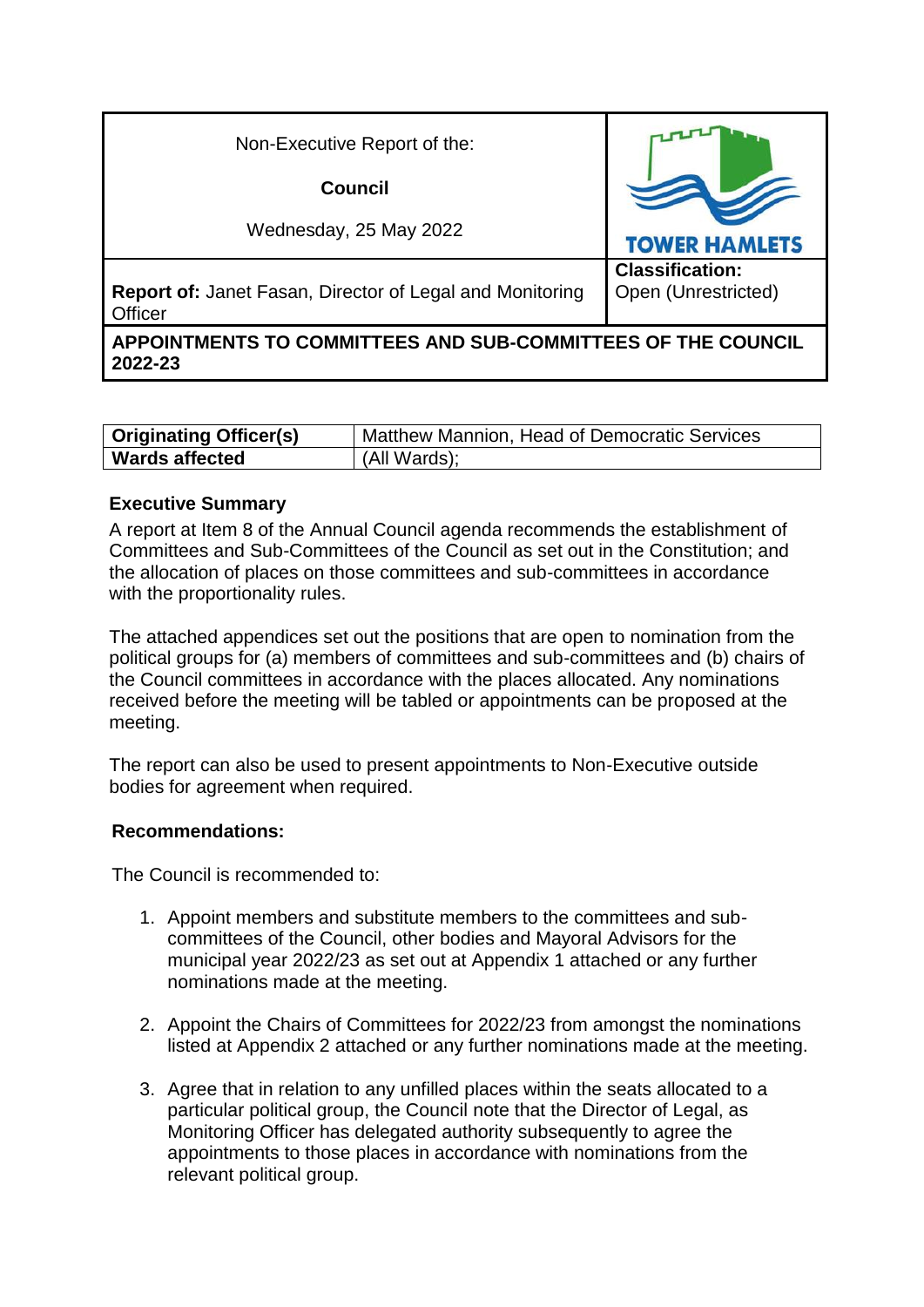# **1. REASONS FOR THE DECISIONS**

1.1 The Council is required to appoint Councillors as Members to the various Committees listed in line with proportionality rules.

# **2. ALTERNATIVE OPTIONS**

2.1 There are no alternative options.

## **3. DETAILS OF THE REPORT**

- 3.1 Following the Council's decision to agree the establishment of committees and sub-committees of the Council as set out at Agenda Item 8; and the allocation of places on those committees and sub-committees in accordance with the proportionality rules, it is for Council to subsequently agree the appointment of Members to those Committees.
- 3.2 This report presents the proposed appointments for the political groups on the Council. Note that any appointments received after publication of the agenda will be circulated at the meeting for agreement. Each political group can also allocate up to three substitutes on each Committee where they have a place allocated.
- 3.3 Following the allocation to a political group by the Council, or a committee, of a seat or seats on a committee or sub-committee respectively, regulation 15 of the relevant Regulations provides that the political group has a period of three weeks from the date that notice is given to express its wishes in relation to the appointment to such a seat or seats. If the group fails to express its wishes within the prescribed period, the Council or committee may make such appointment to that seat or seats as they think fit. Further, the group to which a seat has been allocated is entitled to express a wish that the seat be filled by a member of a different political party or an ungrouped Councillor. However, that seat remains, in law, allocated to the first group and that group therefore retains the right to terminate the appointment.
- 3.4 Council also has the power to appoint Mayoral Advisors to give specific focus to cross-cutting themes and Mayoral priorities supporting and advising the Mayor and Cabinet on specific issues as determined by the Mayor. Mayoral Advisors are not members of the Executive.

## **Overview and Scrutiny Appointments**

3.5 The Statutory Guidance on Overview and Scrutiny in Local and Combined Authorities issued by Ministry of Housing, Communities and Local Government in May 2019 states "When selecting individual members to serve on scrutiny committees, an authority should consider a member's experience, expertise, interests, ability to act impartially, ability to work as part of a group,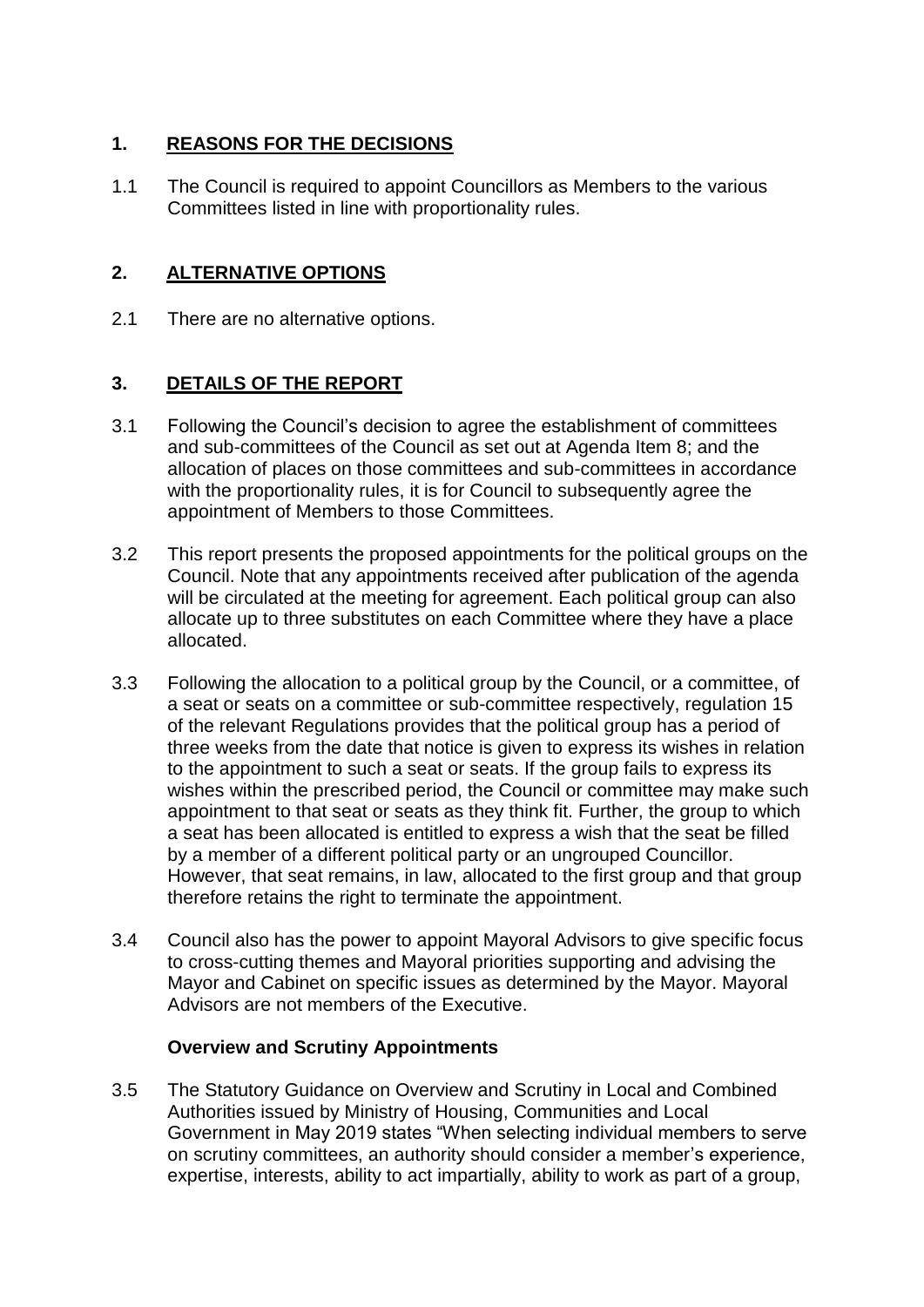and capacity to serve. Council is asked to take account of this guidance when making appointments to the Overview and Scrutiny Committee and its subcommittees.

# **4. EQUALITIES IMPLICATIONS**

4.1 None specific to this report.

# **5. OTHER STATUTORY IMPLICATIONS**

- 5.1 This section of the report is used to highlight further specific statutory implications that are either not covered in the main body of the report or are required to be highlighted to ensure decision makers give them proper consideration. Examples of other implications may be:
	- Best Value Implications,
	- Consultations,
	- Environmental (including air quality),
	- Risk Management.
	- Crime Reduction.
	- Safeguarding.
	- Data Protection / Privacy Impact Assessment.
- 5.2 None specific to this report.

## **6. COMMENTS OF THE CHIEF FINANCE OFFICER**

6.1 There are no direct financial implications relating to this report.

## **7. COMMENTS OF LEGAL SERVICES**

- 7.1 The principles of proportionality for allocation of places on committees are set out in Section 15 of the Local Government and Housing Act 1989. These principles require that that the number of seats on the ordinary committees of a relevant authority which are allocated to each political group bears the same proportion to the total of all the seats on the ordinary committees of that authority as is borne by the number of members of that group to the membership of the authority. Further detailed rules for the allocation of seats on committees are set out in the Local Government (Committees and Political Groups) Regulations 1990.
- 7.2 In relation to the Overview and Scrutiny Committee, in addition to the usual proportionality rules, the statutory guidance for overview and scrutiny committees published in May 2019 require consideration of the members' skills, experience and ability to act impartially.
- 7.3 The Council's Constitution requires full council to make appointments to committees, save where this power has been delegated.